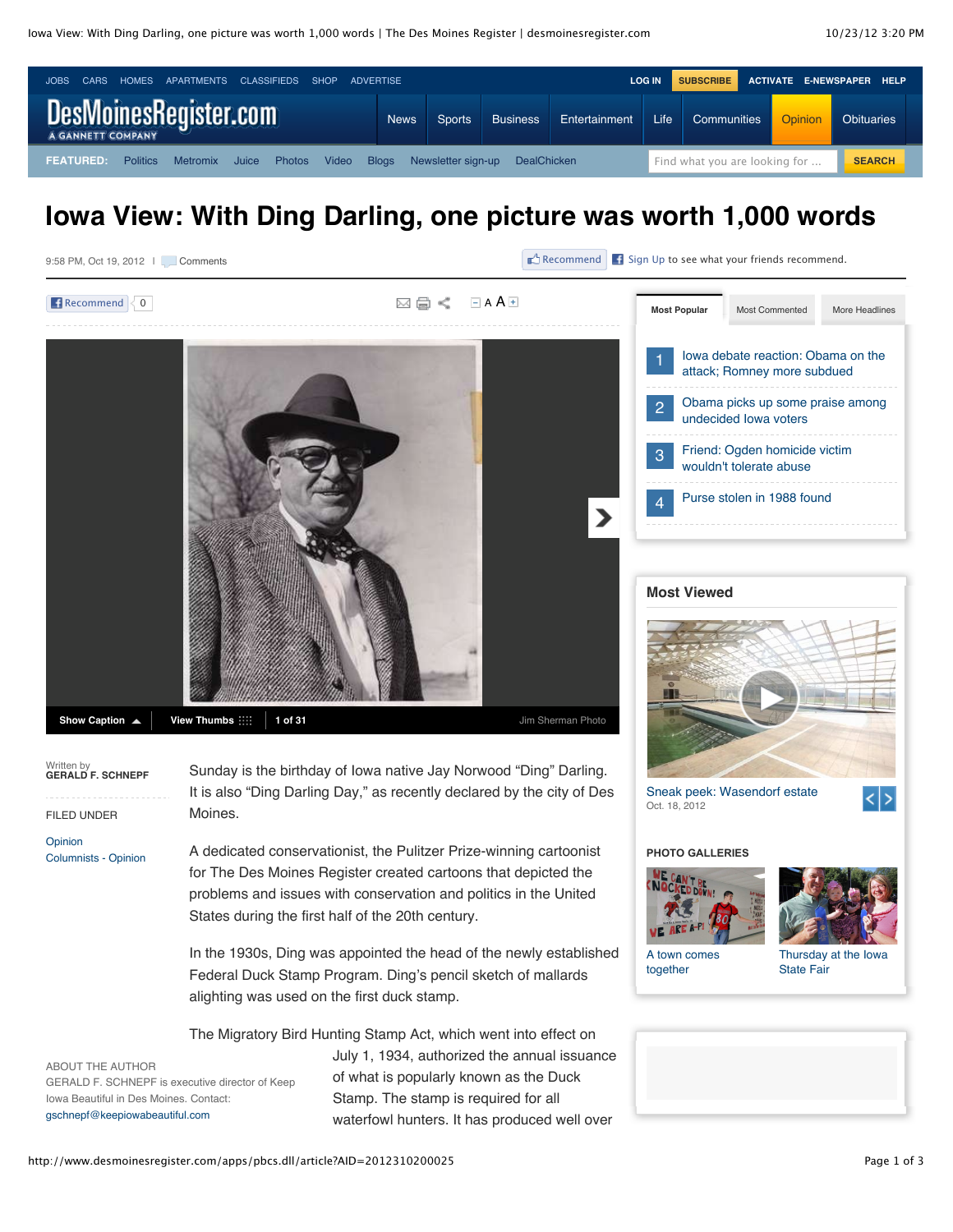\$100 million for migratory bird and refuge programs across the nation.

His legacy makes the point very clear that a visual — a cartoon in this case — can carry a greater punch and have more effect than pages of narrative.

The adage that "one picture is worth a 1,000 words" was clearly the basis of the wisdom of Ding.

He produced thousands of cartoons covering a wide range of topics — generally with a clear focus on our natural resources.

Unrelated but clearly relevant is another key date and event: Six days later, on Oct. 27, we celebrate "Make a Difference" day.

These two events clearly indicate how the visual works of Ding Darling have and continue to "make a difference" in our lives.

A film on the life and work of Ding Darling will premiere at the Temple for the Performing Arts in downtown Des Moines on Tuesday at 7 p.m.

The challenge to all of us is to get out our pencil, pen, camera or paint brush and influence others with an image.

You, too, can make a difference.

## **[View Comments](http://www.desmoinesregister.com/comments/article/20121020/OPINION01/310200025/Iowa-View-Ding-Darling-one-picture-worth-1-000-words)** | **[Share your thoughts »](http://www.desmoinesregister.com/comments/article/20121020/OPINION01/310200025/Iowa-View-Ding-Darling-one-picture-worth-1-000-words)**





[Sneak peek: Wasendorf](http://www.desmoinesregister.com/videonetwork/1910481520001?odyssey=mod%7Ctvideo%7Carticle) estate Oct 18, 2012



[Des Moines Marathon](http://www.desmoinesregister.com/videonetwork/1916421189001?odyssey=mod%7Ctvideo%7Carticle) 2012 Oct 21, 2012



H.S. Football Insider Week of 10/15/12 Oct 17, 2012